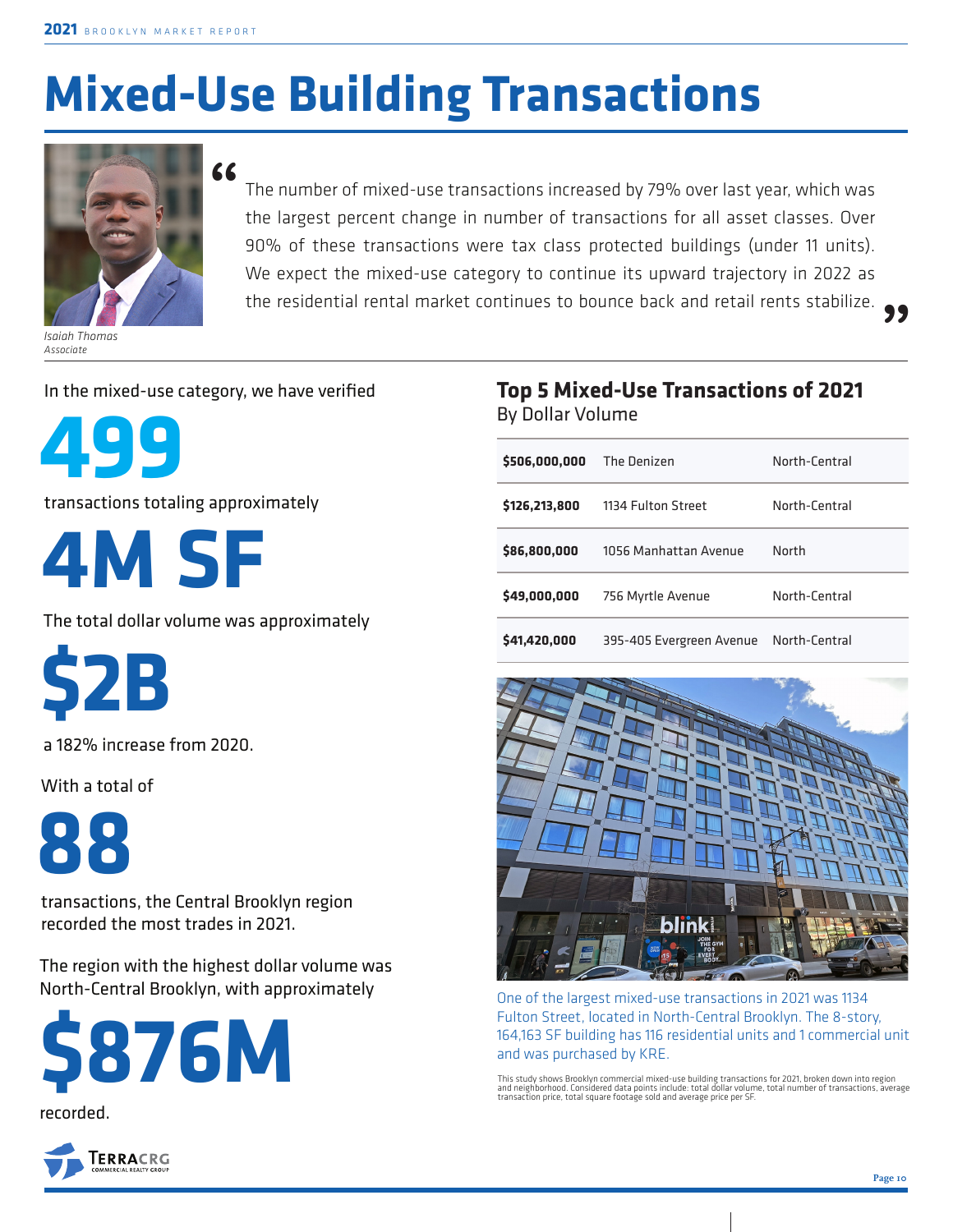### **Mixed-Use**



## **Price per SF**

The average price per SF of mixed-use buildings in 2021 in Brooklyn was \$508, up from 2020's average of \$503. The average price was approximately \$4M, up ~54% from approximately \$2.6M in 2020.

The North Brooklyn region achieved the highest average price per SF at \$635.



**TERRACRG** 

## **Transaction and Dollar Volume**

In 2021, there was a total of 499 mixed-use transactions in Brooklyn, representing 4,166 units for a total consideration of \$2B. In 2020, there was a total of 278 transactions totaling approximately \$728M.

The Central Brooklyn region had the highest number of mixed-use transactions with 88 transactions.